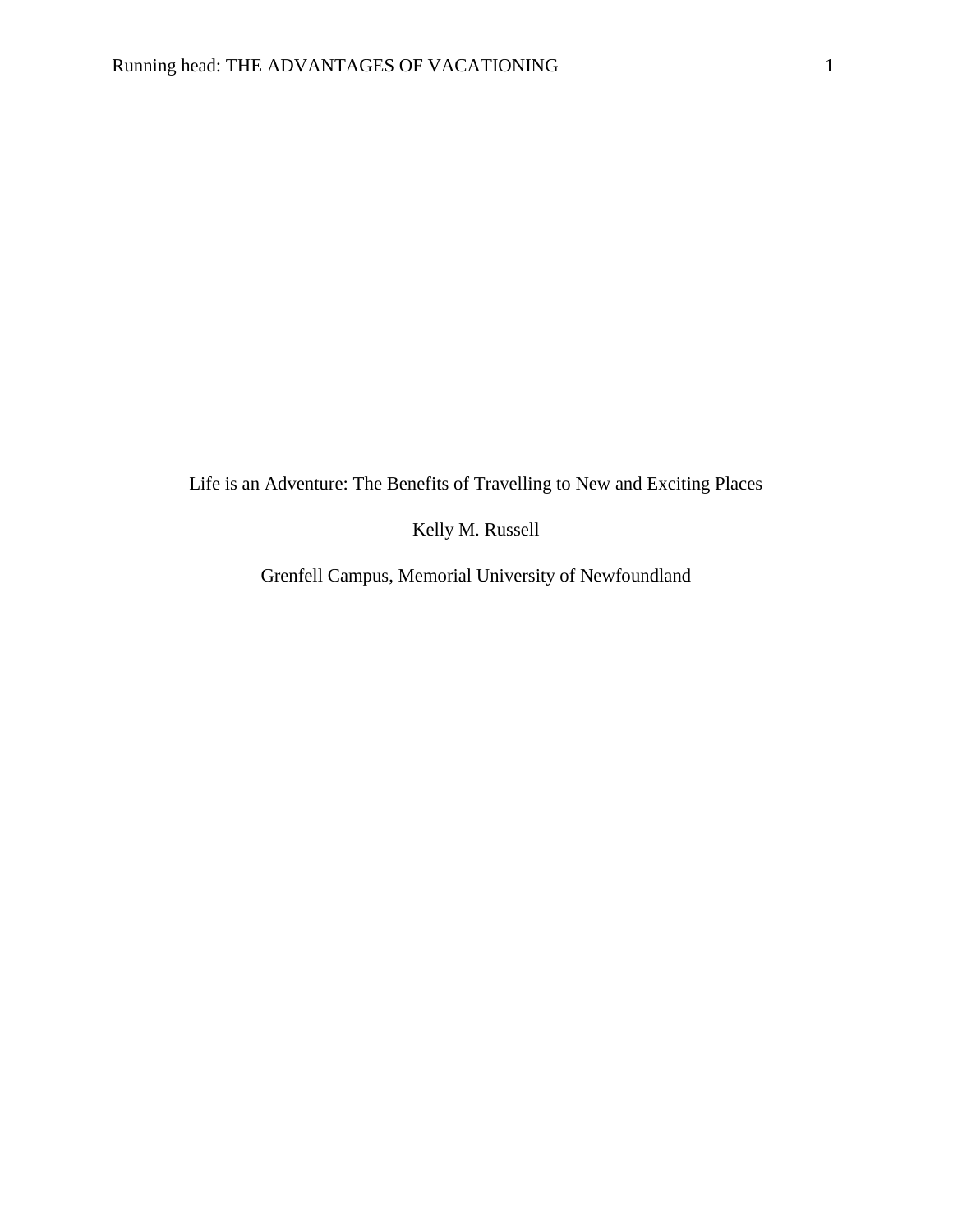# Abstract

Many individuals believe that travelling to exotic new places increases their happiness and makes them feel refreshed and renewed. The present study examined the overall benefits of travel and investigated if the benefits effect overall well-being. It was found that positive emotions play a very large role in developing coping mechanisms, increasing personal growth, and improving overall satisfaction of life. During a travel experience, individuals feel a plethora of positive emotions. These emotions are felt in three different stages: before, during, and after the vacation. The positive emotions felt highly increases overall happiness in one's life and therefore increases life satisfaction. Other benefits of travel are also examined including the impact of vacationing on relationships, overall health and wellness, and education. It was concluded that travelling greatly increases well-being and life satisfaction.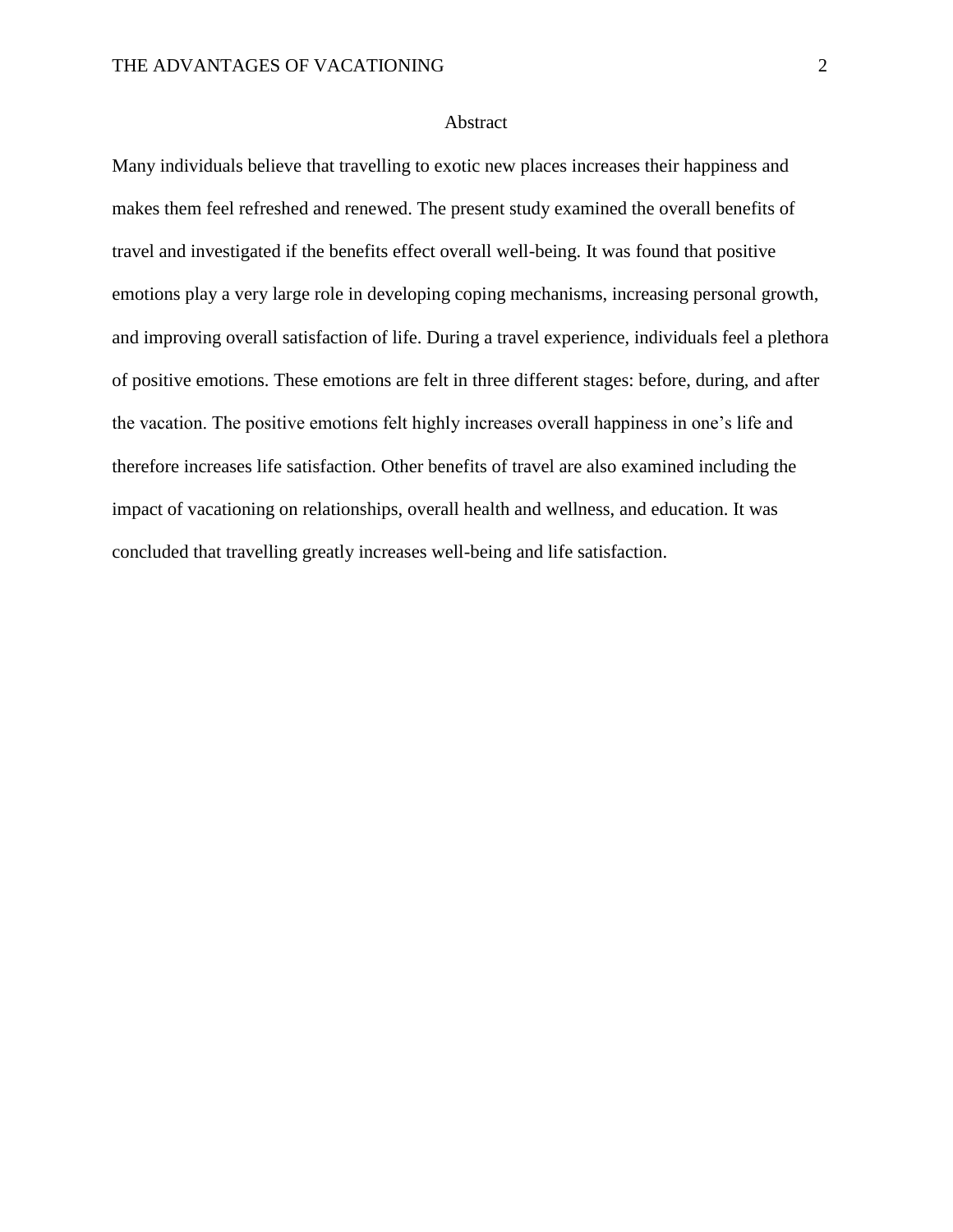Life is an Adventure: The Benefits of Travelling to New and Exciting Places

Thousands of people travel every year all around the globe. Some of the most common things that one may hear from an individual who has recently travelled is how relaxed they feel, how much fun they had during their vacation, or how happy they have been since they returned. Feelings of happiness and well-being are essential to overall health and satisfaction of an individual, which promotes their ability to overcome difficulties and achieve in life. Positive emotions such as joy and love which one may feel during a vacation or travel experience benefits personal growth and development, contributing to overall life satisfaction. The anticipation of going somewhere new and intriguing as well the happiness and excitement felt during an excursion to a foreign place provides individuals an adventure like no other. The benefits of travel are countless, especially for one's psychological health. The focus of this study is to examine the overall benefits of travel and investigate if these benefits effect overall well-being. First, the benefits of emotions in general will be discussed. Second, positive emotions and the countless emotions experienced during travel will be explained. Finally, other important benefits of travel including its effect on overall life satisfaction is examined.

# **The Importance of Positive Emotions**

Positive emotions are the satisfying emotions felt by individuals. Fredrickson (1998) identified and examined four different positive emotions: joy, interest, contentment, and love. These four positive emotions were found to be capable of enhancing personal growth and skill development. For example, joy triggers an individual to participate in various types of play which contributes to specific skill development. Feeling an excess of positive emotions frequently increases the happiness in one's life which is associated with numerous psychological benefits. While positive emotions are beneficial for personal growth, they also contribute to a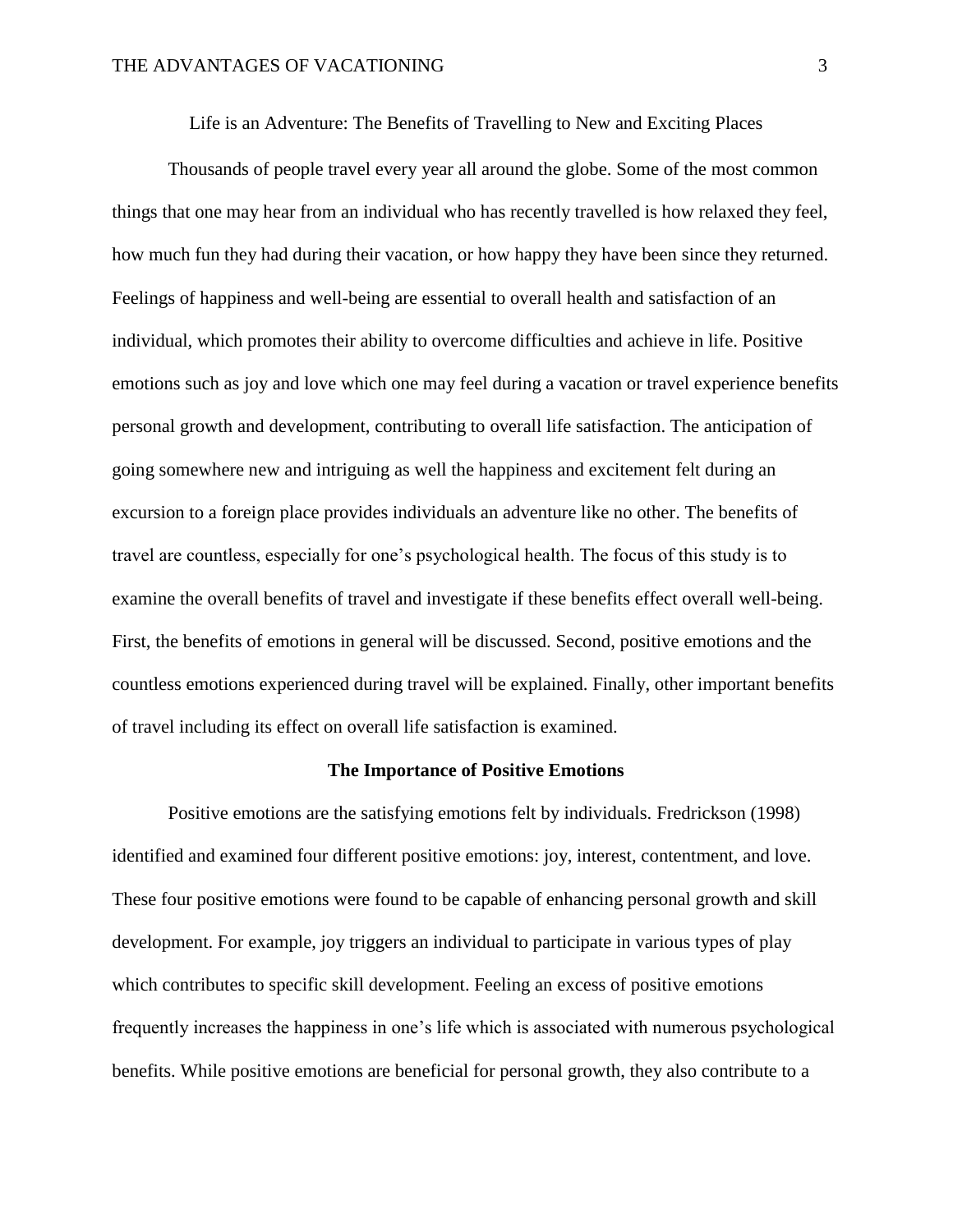#### THE ADVANTAGES OF VACATIONING 4

person's well-being and life satisfaction and one's ability to deal with negative experiences (Fredrickson, 1998; Fredrickson, Brown, Mikels, & Conway, 2009; Tugade & Fredrickson, 2007). Individuals who experience an abundance of positive emotions have reported to experience higher life satisfaction (Tugade & Fredrickson, 2007).

A major benefit of frequent positive emotions is related to resilience. Cohn and colleagues (2009) conducted a study to assess if positive emotions increase life satisfaction and they also examined the relationship between positive emotions and resilience. They recruited university students to participate in a questionnaire and depression measurement. What they found was individuals who experience positive emotions on a regular basis develop strategies that assist in coping with stress and adversity.

This resilience which an individual builds is extremely advantageous when dealing with negative experiences (Tugade & Fredrickson, 2007). While experiencing something negative, for example stress, the individual who has developed resilience will use their coping skills to successfully solve the problems they are faced with and they become more able to cope with it effectively. One way to do this is with the use of positive emotions. Positive emotions help in recovering from negative experiences. Thinking with an optimistic attitude during a negative situation allows a person to refrain from dwelling on the situation. Thinking in this way enables a person to recover effectively from the experience. This is especially true when considering workplace stress. Stress is a very destructive emotion which can cause a lot of negative feelings towards the job and life in general.

# **Emotions in the Workplace and Travel Benefits for Employees**

Individuals often pay a lot of attention to the negative emotions which they experience. They are extremely aware when they are upset or stressed and it can be very consuming. For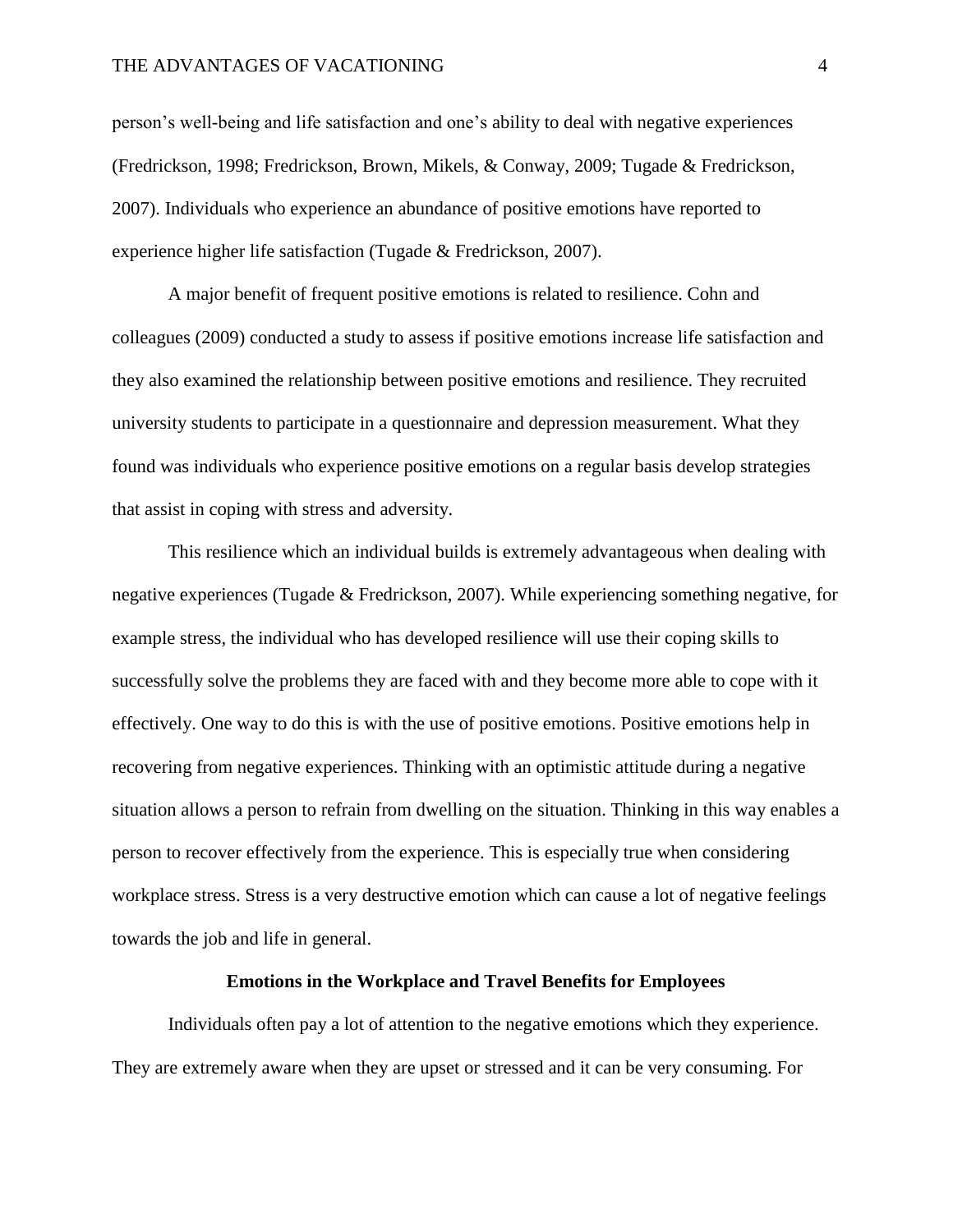example, experiencing a work overload can be exceptionally stressful to an individual. The number of negative emotions which an individual feels outnumber the number of positive emotions experienced (Fredrickson, 1998). Positive emotions are the emotions a person experiences which make them feel good. In the run of a day, a person may feel significantly more negative emotions than positive. There may be several experiences of stress, adversity, or anger throughout the day, but only few incidences of happiness or amusement. However, the positive emotions that a person feels on a daily basis enhances the overall satisfaction of their life (Fredrickson, 1998).

**Emotions in the Workplace.** Emotions which individuals feel in the work environment plays a significant role on overall wellbeing. Employees spend a significant amount of their time at work. Emotions in the workplace are essential to the overall production of an organization. Positive emotions in the workplace such as happiness, excitement, and enthusiasm are beneficial to employee achievement and enables them to be better equipped to do their job successfully (Bloom et al., 2011). Experiencing negative emotions, on the other hand, can be detrimental to task completion and employee relationships in a workplace. These negative emotions can be caused by outside forces, but are often caused by issues within the workplace such as work overload and conflict within the organization (Westman & Eden, 1997).

Wong, Tschan, Messerli, and Semmer (2013) conducted a study to analyze the emotions in the workplace and the effects on goal attainment. They found that feelings of positive emotions at work is highly related to reaching ones goals. In other words, experiencing positive emotions in the workplace is extremely beneficial by enabling individuals to feel good and work hard.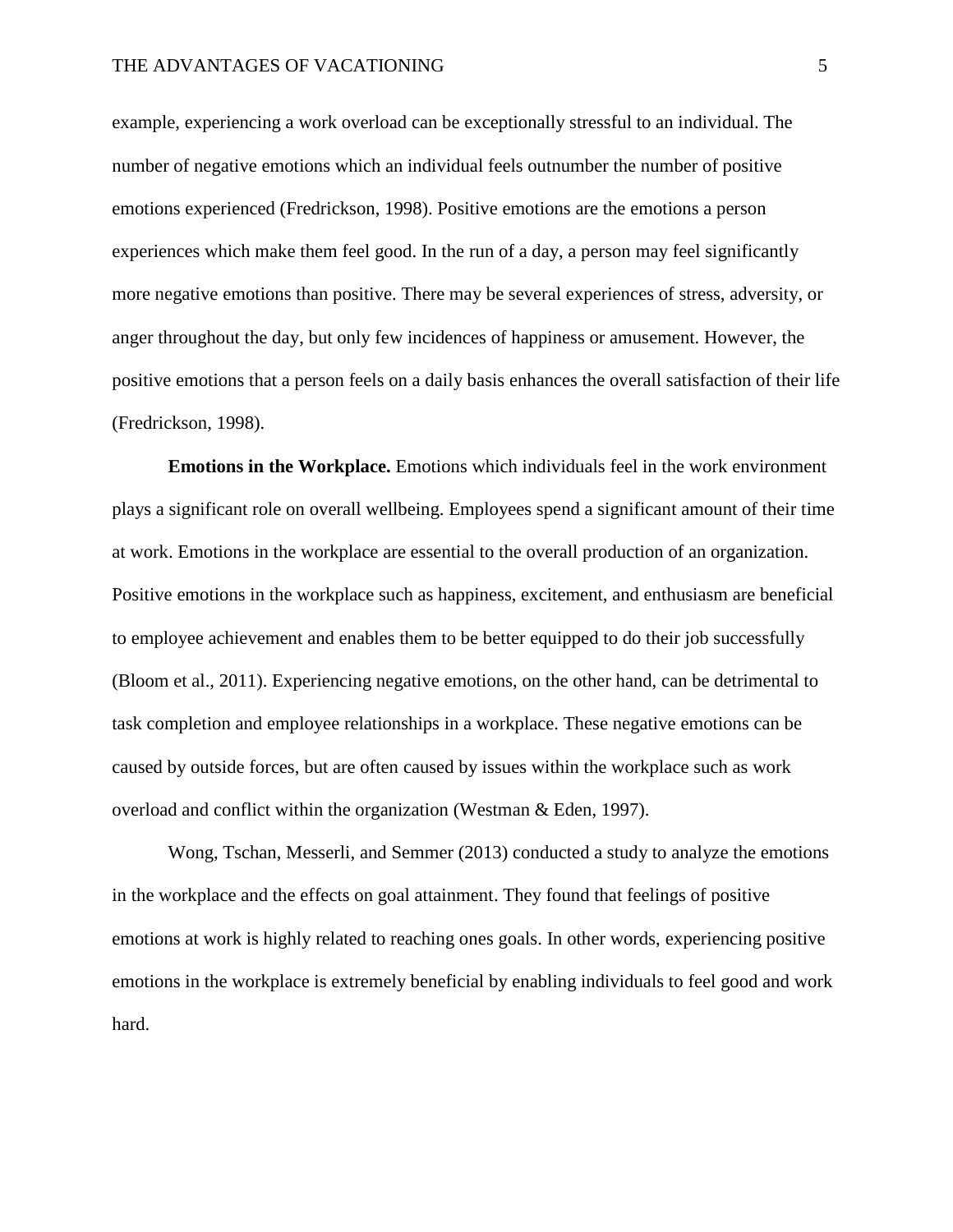**The Benefits of Travelling for Employees.** One of the many benefits of travelling to new and exciting places is the impact it has on employees. De Bloom and colleagues (2011) were interested in how travelling affects employees. They argued that the stress and adversity experienced at work can be extremely detrimental to employee's health and well-being. They found that sixty percent of the working individuals examined in their study witnessed an increase in health and wellness. In other words, a positive vacation experience helped employees regenerate and feel good during the vacation.

From this, we can conclude that individuals who have high stress jobs can benefit from a vacation through the restorative effects of travel (Bloom et al., 2011; Westman & Eden, 1997). Taking time to relax on a beach or in a foreign country without work or school interruptions can aid in mental rehabilitation and increase well-being (Bloom et al., 2011). Taking vacation time from work and not participating in any work-related activities during the vacation significantly enhances wellbeing and satisfaction. Not only does vacationing benefit individuals from escaping the hustle and bustle of work life or family life, it also increases overall happiness of an individual through positive emotions. During travel, a great amount of positive emotions are felt which is very valuable for the traveller's psychological health and increases the development of resilience.

#### **Emotions Experienced During Travel**

Travellers often feel an overwhelming amount of emotion when travelling. Both positive and negative emotions can be experienced during a vacation. Negative emotions may be felt when a vacation goes bad. For example, if you travel to a sunny destination and break your ankle while walking by the pool, one would associate this with many intense negative feelings towards the travel experience. More often than not when vacations occur without issue, travelling for fun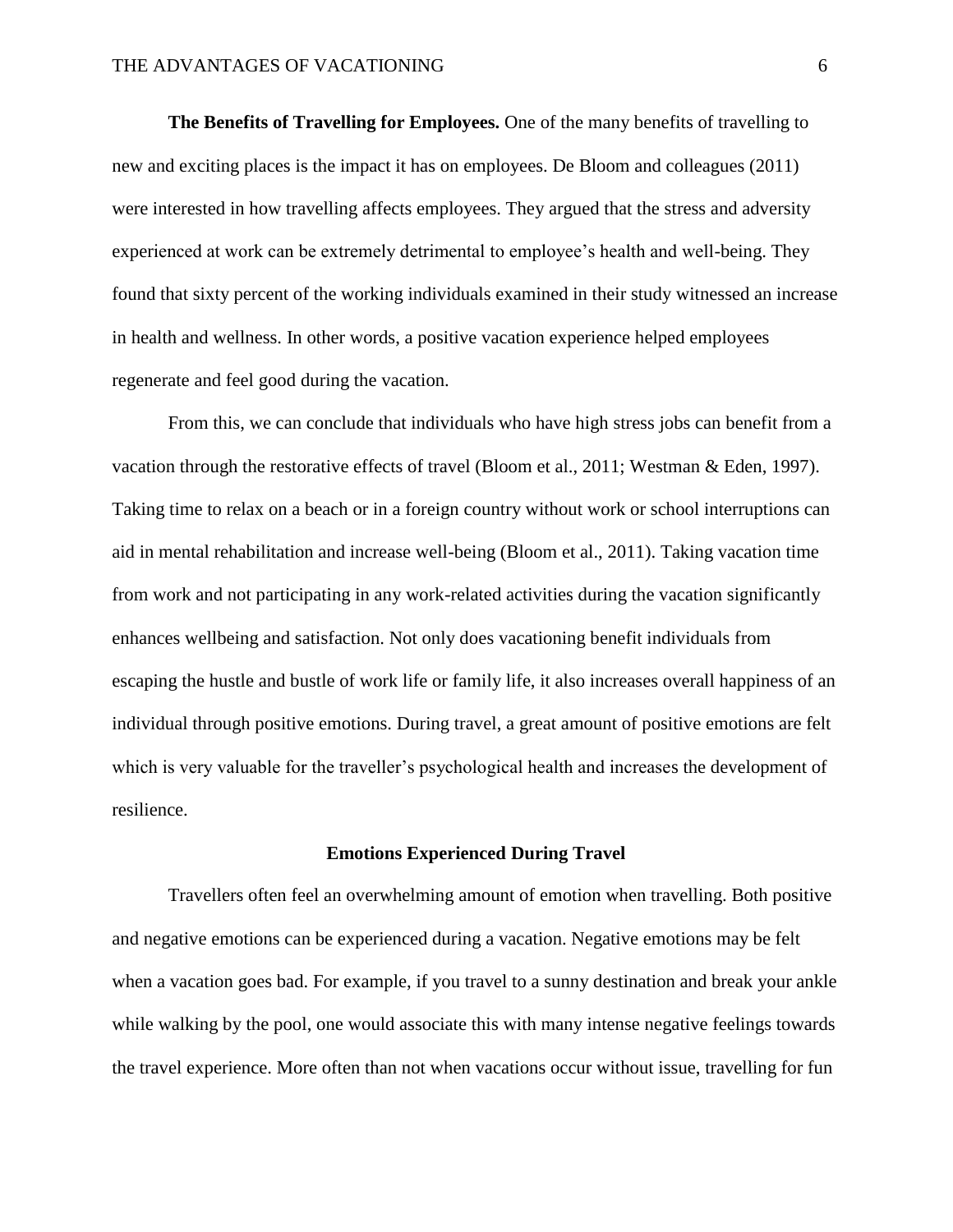increases happiness and other powerful positive emotions (Mitas, Adamns, & Ram, 2012; Nawijn, 2010, Nawijn, 2011).

Mitas, Adamns, and Ram (2012) identified three different parts of the travel experience where an individual feels strong positive emotions. The three stages of the high emotions felt during a travel experience include: planning, the vacation itself, and post-vacation reminiscing. Preparing to go on vacation and travelling can be extremely exciting due to the anticipation one feels. It has been found that the actual vacation experience is when an individual experiences the highest amount of positive emotions (Mitas et al., 2012; Nawijn, 2010). One may feel strong positive emotions while experiencing a new culture, relaxing on a beach, or exploring a historical city. The different positive emotions that travellers feel can vary and change throughout the vacation (Lin, Kerstetter, Nawijn, & Mitas, 2014). At one moment they can feel excitement and happiness, while moment later they may feel love and interest. Normally, negative emotions have been found to be very low during a holiday (Lin et al., 2014). Mitas, Adamns, and Ram (2012) identified returning from the vacation as the final stage of the emotional experience. They argued that reflecting upon memories from the vacation also elicits high positive emotions.

Nawijn (2010) examined how good individuals actually feel during a vacation. They analyzed this through examining the moods of tourists travelling in the Netherlands through selfreport questionnaires. They found that in total, participants reported a very high average mood level during the vacation. Throughout the vacation, while moods often changed from day-to-day, they still remained very high. The average mood score for participants was 8.29 out of 10. This means that taking vacations generally make individuals feel extremely well.

**Benefits of Positive Emotions during Travel.** As said before, an individual's daily life can be so hectic and busy with work, school, children, and many other responsibilities. People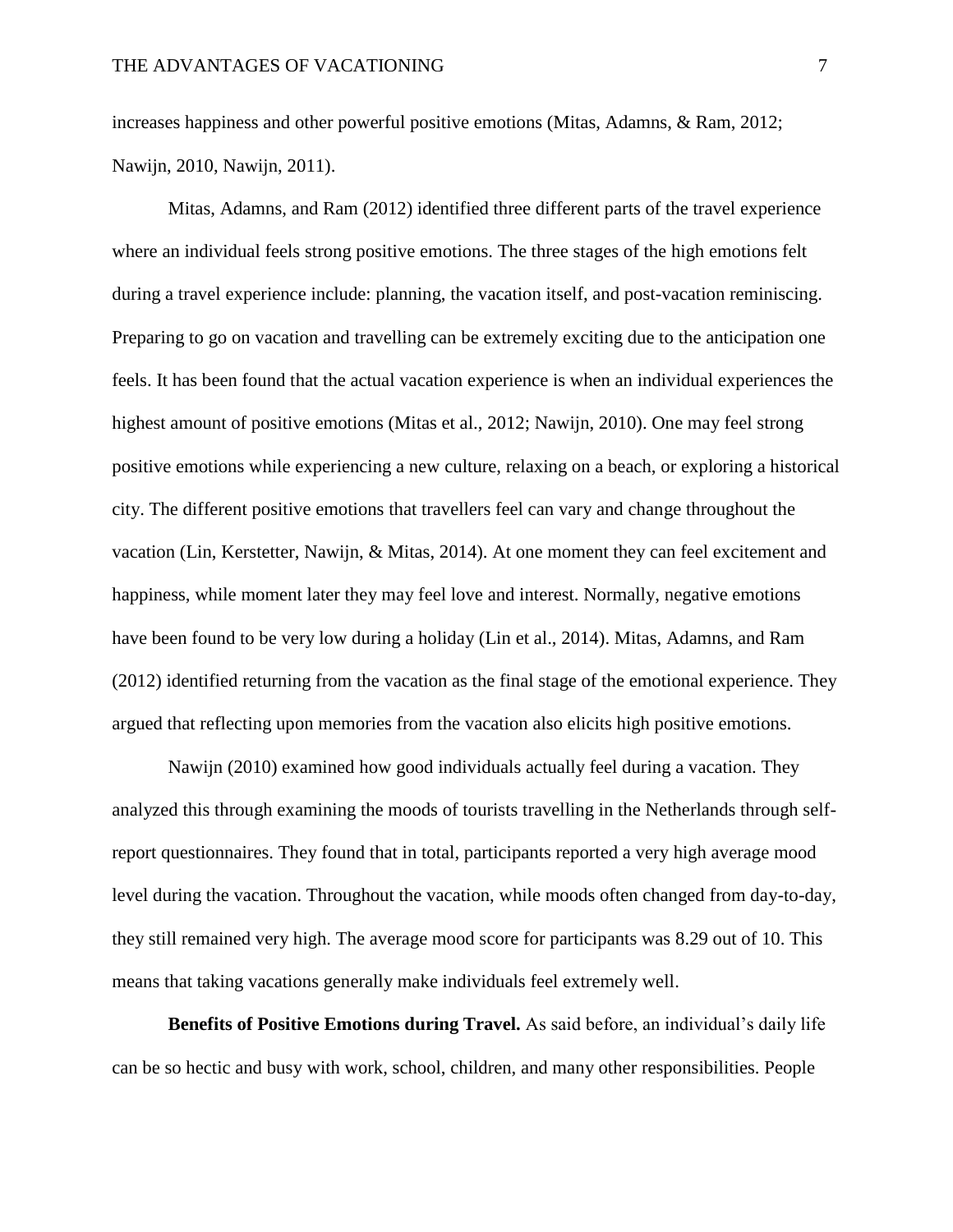begin to appreciate their free time which allows them to relax and de-stress. Travelling for fun is a satisfying way for individuals to withdraw from work life and help them with the relaxation process (Nawijn, 2011). Some believe that vacationing and not thinking about work or any other responsibilities helps one to stop feeling the effects of stress. Travel boosts positive emotions in many ways including the actual vacation itself, or the memories that one makes during the experience which they may reminisce on post-vacation (Nawijn, 2011). While happiness of vacations eventually ends, it can benefit individuals in the long-term by helping build resilience due to the plethora of positive emotions involved (Kuhnel & Sonnentag, 2011; Mitas et al., 2012).

## **Other Important Benefits of Travel**

Positive emotions felt during a holiday are very important to psychological health and well-being. These emotions have other advantages to travellers as well. Studies have found that vacations also benefit relationships, health and wellness, and education (Petrick & Heuther, 2013). Travel has been known to increase happiness in intimate relationships as well as strengthen family bonds (Petrick & Heuther, 2013). Taking a holiday to an unfamiliar place and experiencing the vast amount of happiness and excitement with one another creates stronger connections between people. Looking at health and wellness, Gump and Matthews (2000) found that while holidays increase psychological well-being, travelling more often is related to less cardiovascular events (as cited in Chen & Petrick, 2013). Academic performance in children has also been found to be improved after taking a holiday (Petrick & Heuther, 2013). Travelling may elicit a desire to learn in children who experience the world.

**Bottom-up Spillover Theory.** Sirgy and colleagues (2011) found that satisfaction with travel also increases satisfaction with other life domains such as family life and social life. This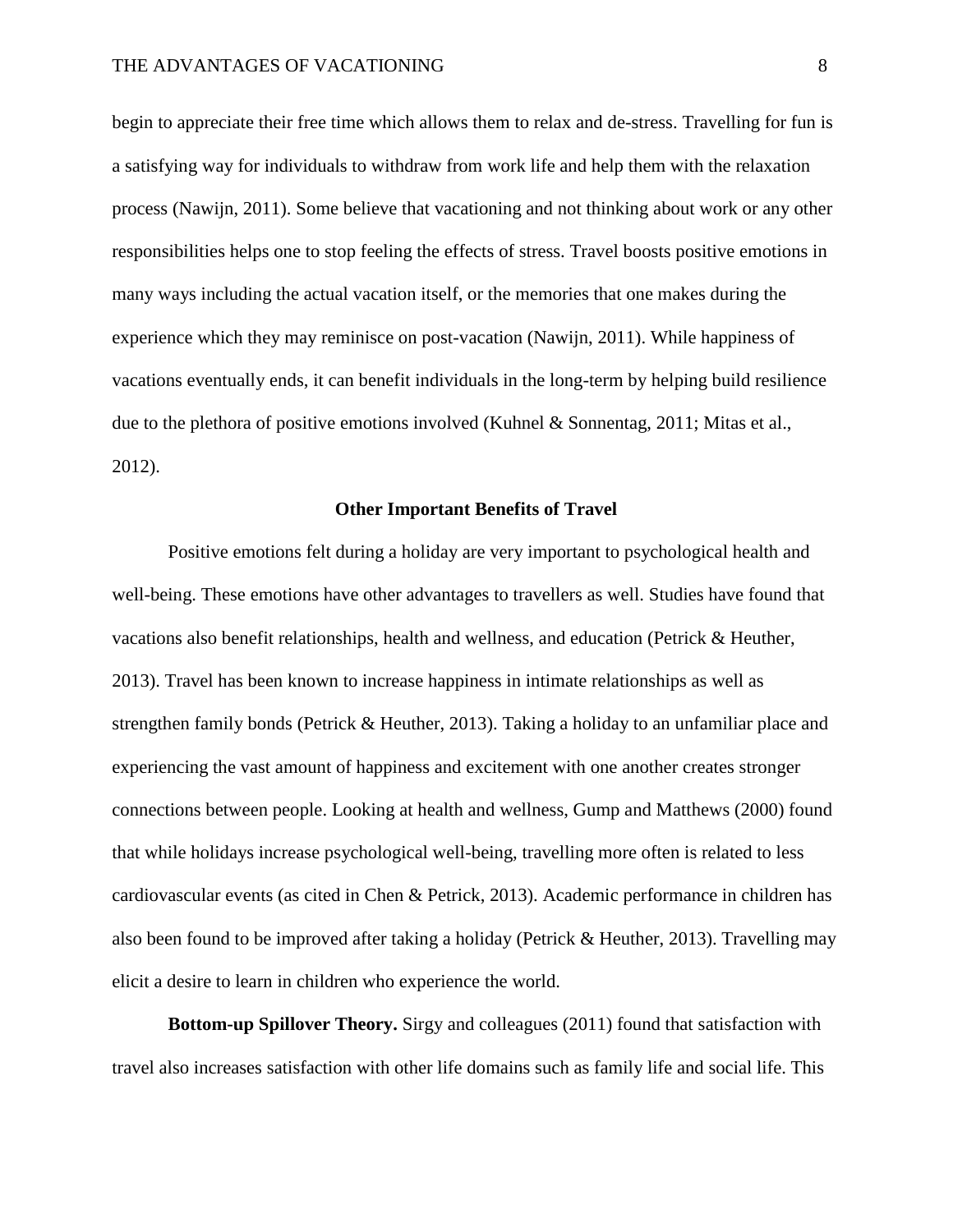was suggested through the bottom-up spillover theory. This theory states that happiness in a specific domain of life builds up so high that excess satisfaction spills over to other domains. For example, a tourist who has travelled somewhere exotic and thrilling may become extremely happy due to the travel experience, and that happiness may overflow into other domains increasing his overall life satisfaction. Sirgy and colleagues (2011) also found that experiencing positive emotions during a holiday is associated with high levels of well-being.

# **Does Travelling Affect Life Satisfaction?**

There are obviously many benefits to the positive emotions felt during a vacation experience and to travelling itself. Travelling increases the amount of happiness and other positive emotions in a person's life, even if only for a short time. It is known that travelling increases happiness in individuals, but it has also been found that travelling affects overall satisfaction with life and well-being (Gilbert & Abdullah, 2004; Neal, Sirgy, & Uysal, 1999; Neal, Sirgy, & Uysal, 2004; Sirgy et al., 2011).

**The Role of Leisure Activities in Life Satisfaction.** Leisure activities in general are a great escape from the hustle of everyday life. People often escape their extremely stressful, busy lives through leisure activities and experience satisfaction within them (Neal, Sirgy, & Uysal, 1999). Individuals spend a lot of time trying to escape the stress and other negative feelings experienced throughout the day from work or school. Leisure activities are used as an escape mechanism to achieve this (Gilbert & Abdullah, 2004; Neal et al., 1999). Some examples of dayto-day leisure activities are reading, watching television, knitting, and playing a musical instrument. Some argue that because travel is an advanced form of leisure, it enhances life satisfaction through its leisure components (Dolnicar, Yanamandram, & Cliff, 2012). Travelling for fun is a type of leisure which people experience more rarely than other types. The leisure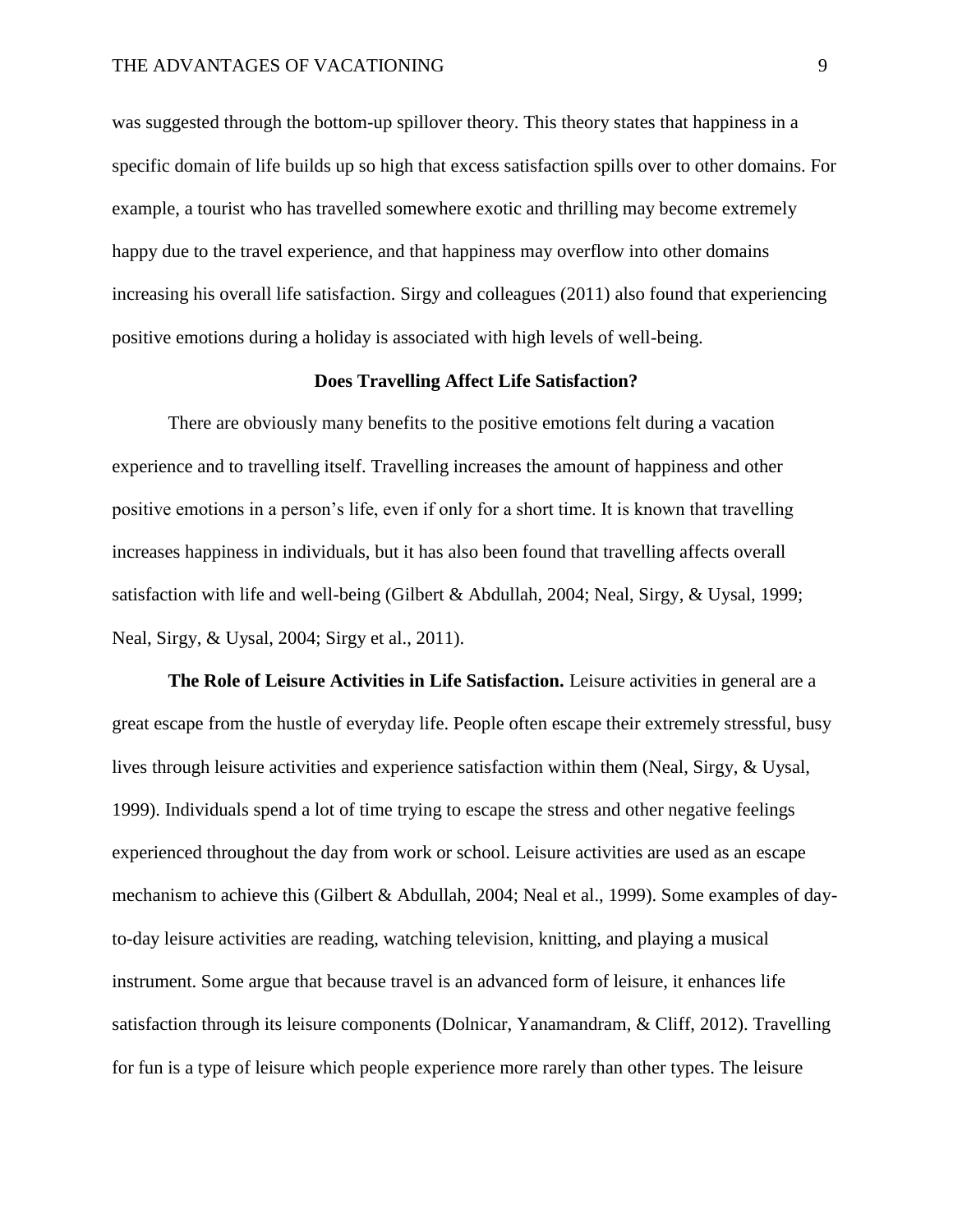activities which people participate in during daily life are different than leisure that takes place away from home, such as travel (Dolnicar et al., 2012). All leisure activities provide a sense of freedom and may help individuals relax (Gilbert & Abdullah, 2004). Travelling increases overall life satisfaction due to its leisure components, and the sense of escape that individuals feel while experiencing it.

**The Absence of Negative Experiences.** One of the many theories explaining why travelling is exceptionally beneficial to overall life satisfaction revolves around the absence of negative experiences (Sirgy et al., 2011). Sirgy and colleagues (2011) were interested in the effects of travel on life satisfaction. They examined the positive and negative feelings experienced during travel and how it benefits overall well-being. Their results showed that the positive and negative feelings experienced during a vacation do benefit overall life satisfaction in certain domains of life. These domains of life included: social life, family life, love life, work life, and many more. One of the explanations they suggested towards the increase of life satisfaction was the fact that nothing terrible occurred during the vacation. For example, tourists may be satisfied that, while the vacation was relaxing and recharging, one did not experience any sickness or illness during the holiday (Sirgy et al., 2011).

**Life Satisfaction and Travel.** Dolnicar and colleagues (2012) conducted a study to assess travelling and how it impacted overall quality of life. They distributed a questionnaire to Australian participants that examined the importance of vacations to individuals and their opinion on the impact of the travel experience. When participants in the study were asked if travel increased overall quality of life, 90% agreed wholeheartedly. Individuals truly believe that travelling benefits their satisfaction of life.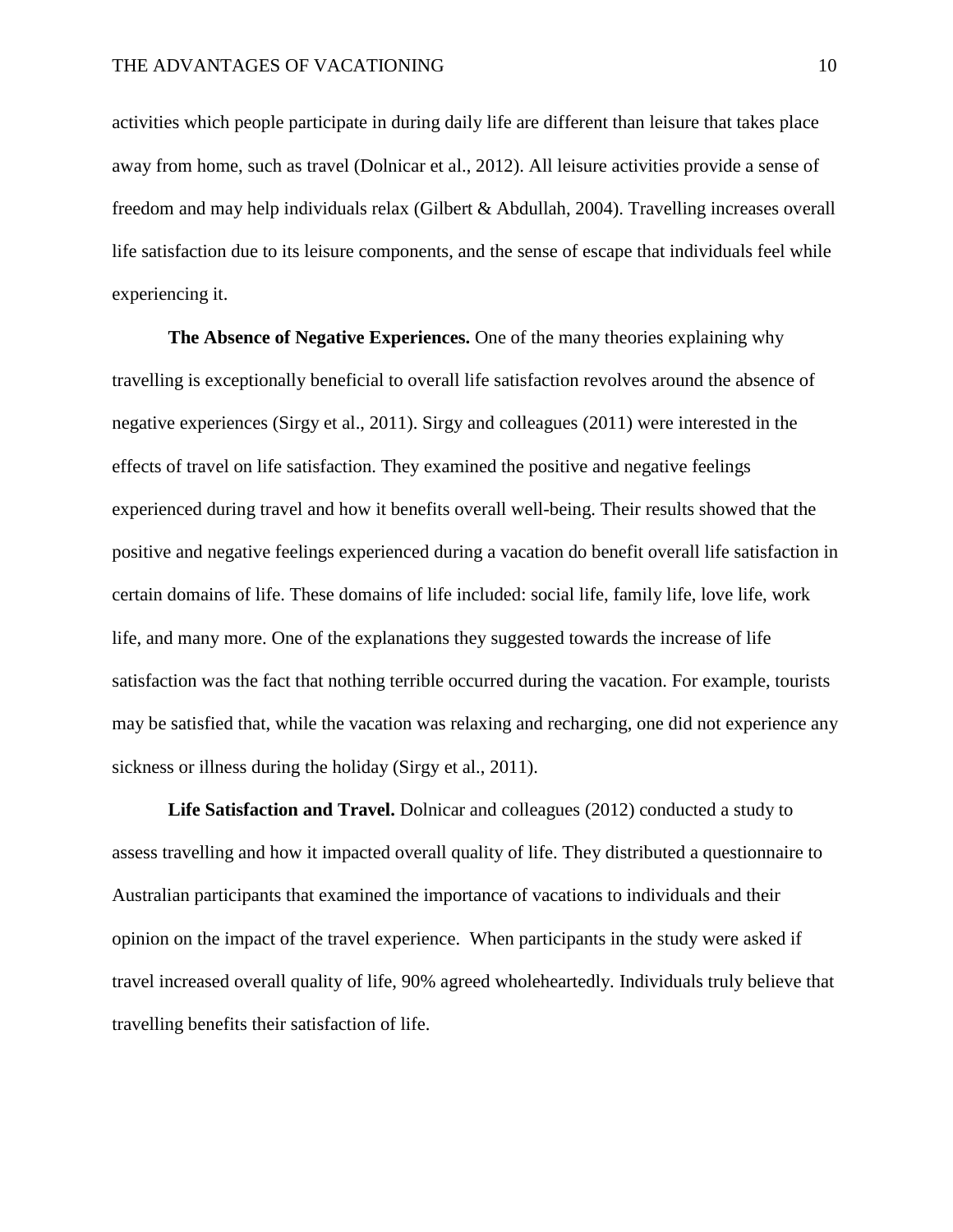Vacationing impacts several areas of a person's life, including physical and emotional aspects. One feels an abundance of positive emotions during vacations in several of the life domains (Dolnicar et al., 2011). Because of this, life satisfaction as a whole is enhanced. It has been found that people who go on vacation experience more life satisfaction and higher amounts of wellbeing than those who do not vacation (Gilbert & Abdullah, 2004).

# **Summary**

Many people do not understand the various benefits in travelling. Some believe that it is a complete waste of money, there are no benefits, and that it is more of a hassle than what it is worth. Why go through the trouble of travelling when there is still so much to love about the place you live?

Travelling is much more than going to a new place for a visit. It is about the numerous experiences you are undertake, the beautiful memories you make, the interesting people you meet, and the fascinating landscape you behold. One can watch a glorious sunset with a friend or loved one over the Pacific Ocean in Hawaii, or witness the Aurora Borealis in the great Alaskan skies. The wide array of positive emotions felt during such experiences are not only an amazing feeling during the vacation, but they are beneficial in the long-term.

As individuals, we spend a very large amount of time working and dealing with high amounts of stress and adversity in our daily lives. Working long hours day on end can be extremely exhausting. Experiencing too many negative emotions is extremely harmful not only to one's psychological health, but also one's physical health. Individuals need high amount of positive emotions to feel good about oneself and one's life. Feeling a high amount of positive emotions aids in personal growth, enhances life satisfaction and overall wellbeing, and helps in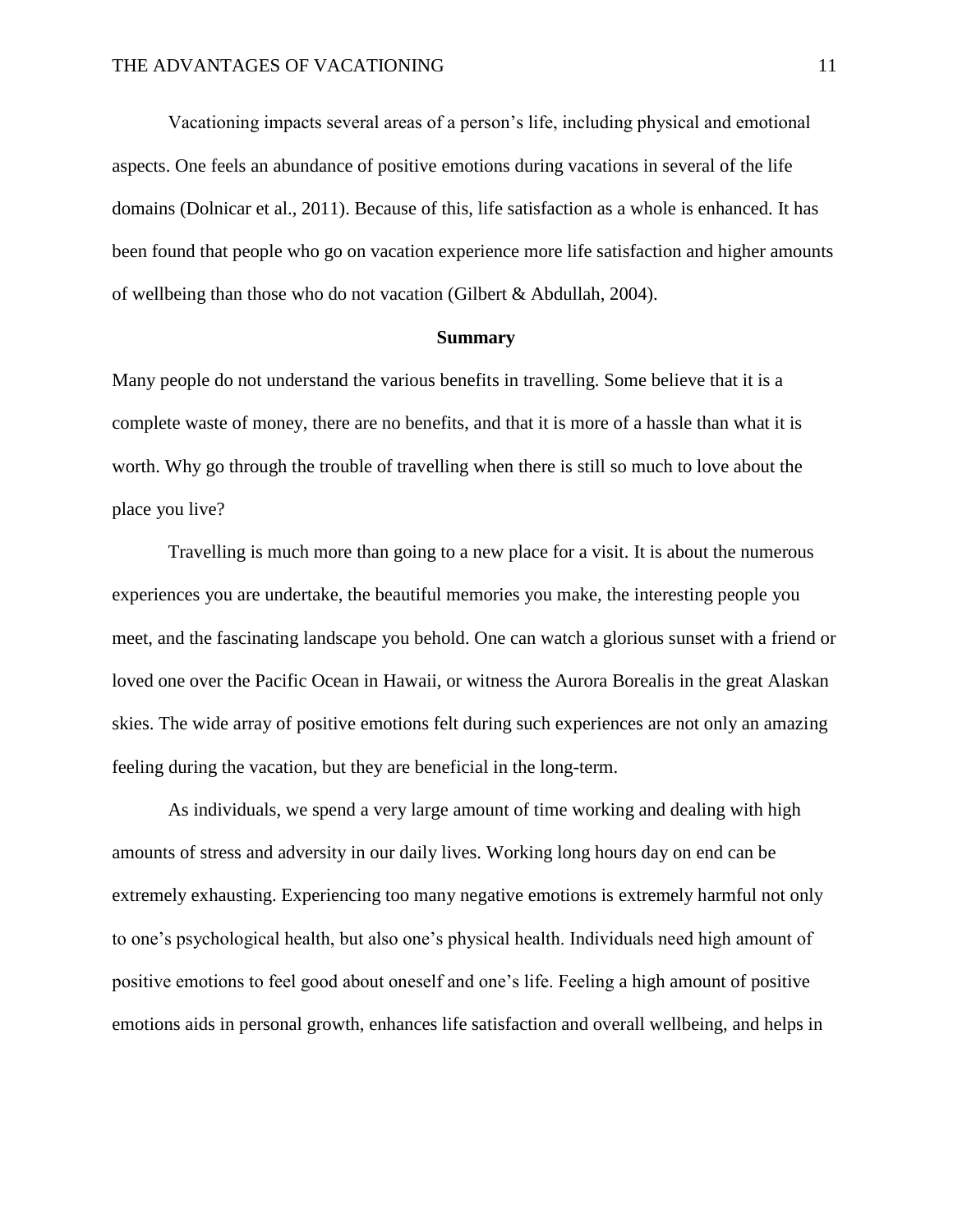one's ability to cope with negative experiences (Fredrickson, 1998; Fredrickson, Brown, Mikels, & Conway, 2009; Tugade & Fredrickson, 2007).

Positive emotions are very numerous while on vacation. The anticipation of going on a vacation, experiencing the vacation itself, or reminiscing on the vacation afterwards can all elicit a high amount of positive emotions. Picture yourself standing at the Cliffs of Moher in Ireland, or sitting on a beach listening to the waves roll into the shore, even thinking about the experience can make individuals happy.

People who travel and take vacations have higher life satisfaction than those who do not (Gilbert & Abdullah, 2004). Overall, they are more satisfied with life and rate higher on scores of wellbeing. Many domains of life are part of a vacation experience, and satisfaction in some or all of these domains leads to higher overall life satisfaction (Dolnicer et al., 2012; Gilbert & Abdullah, 2004).

While some may believe that travel is not beneficial, it truly is. Take a vacation, make some glorious memories, and bask in the happiness and excitement of travelling, because it will make you a happier and more satisfied person.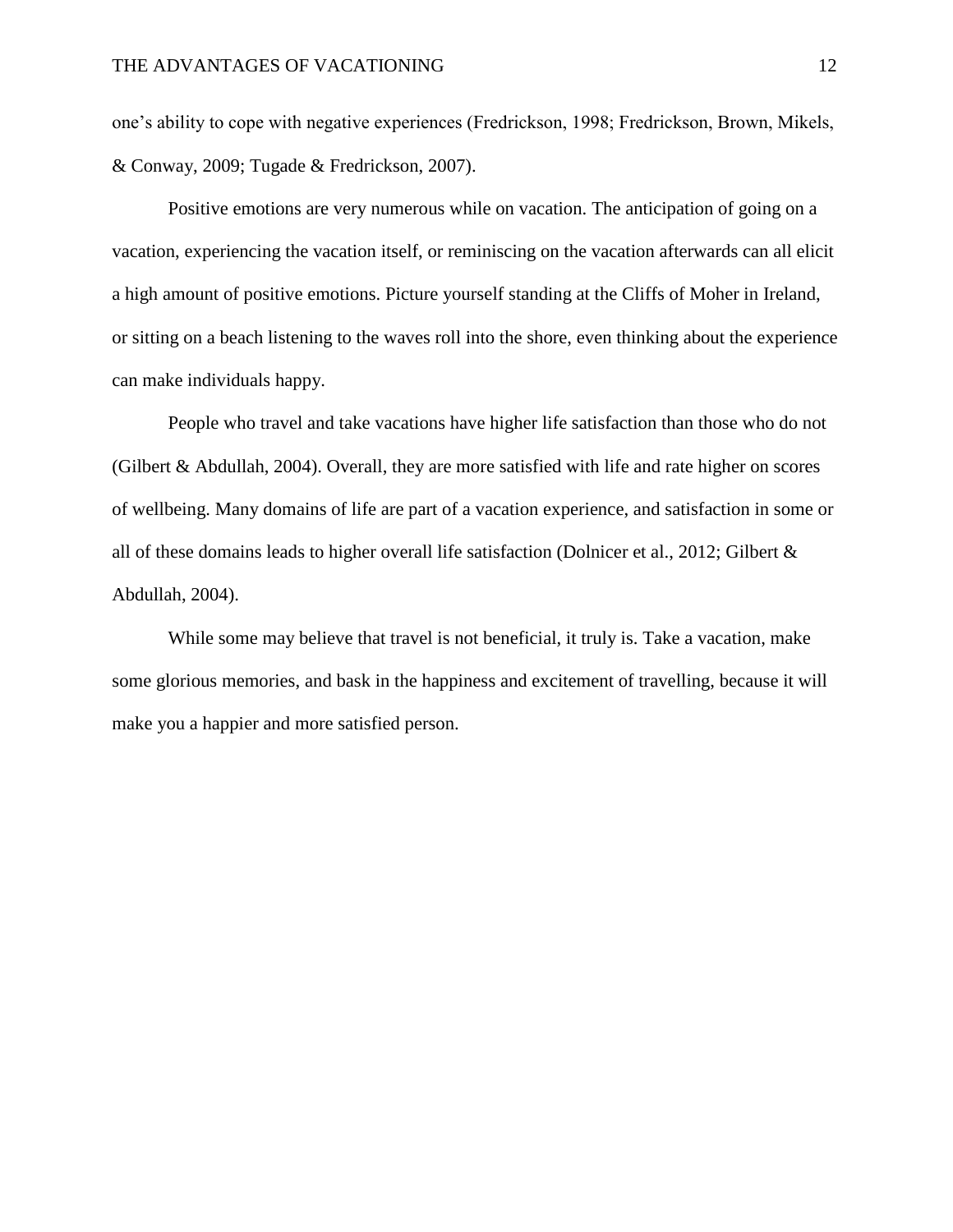## References

- Chen, C., & Petrick, J. F. (2013). Health and wellness benefits of travel experiences: A literature review. *Journal of Travel Research, 52,* 709-719. doi:10.1177/0047287513496477
- Cohn, M. A., Fredrickson, B. L., Brown, S. L., Mikels, J. A., & Conway, A. M. (2009). Happiness unpacked: Positive emotions increase life satisfaction by building resilience. *Emotion, 9,* 361-368. doi:10.1037/a0015952
- De Bloom, J., Geurts, S. E., Sonnentag, S., Taris, T., de Weerth, C., & Kompier, M. J. (2011). How does a vacation from work affect employee health and well-being? *Psychology & Health, 26,* 1606-1622. doi:10.1080/08870446.2010.546860
- Dolnicar, S., Yanamandram, V., & Cliff, K. (2012). The contribution of vacations to quality of life. *Annals of Tourism Research, 39,* 59-83. doi:10.1016/j.annals.2011.04.015
- Fredrickson, B. L. (1998). What good are positive emotions? *Review of General Psychology, 2*, 300-319. doi:10.1037/1089-2680.2.3.300
- Gilbert, D., & Abdullah, J. (2004). Holiday-taking and the sense of well-being. *Annals of Tourism Research, 31,* 103-121. doi:10.1016/j.annals.2003.06.001
- Kuhnel, J., & Sonnentag, S. (2011). How long do you benefit from vacation? A closer look at the fade-out of vacation effects. *Journal of Organizational Behaviour*, *32*, 125-143. doi:10.1002/job.699
- Lin, Y., Kerstetter, D., Nawijn, J., & Mitas, O. (2014). Changes in emotions and their interactions with personality in a vacation context. *Tourism Management, 40,* 416-424. doi:10.1016/j.tourman.2013.07.013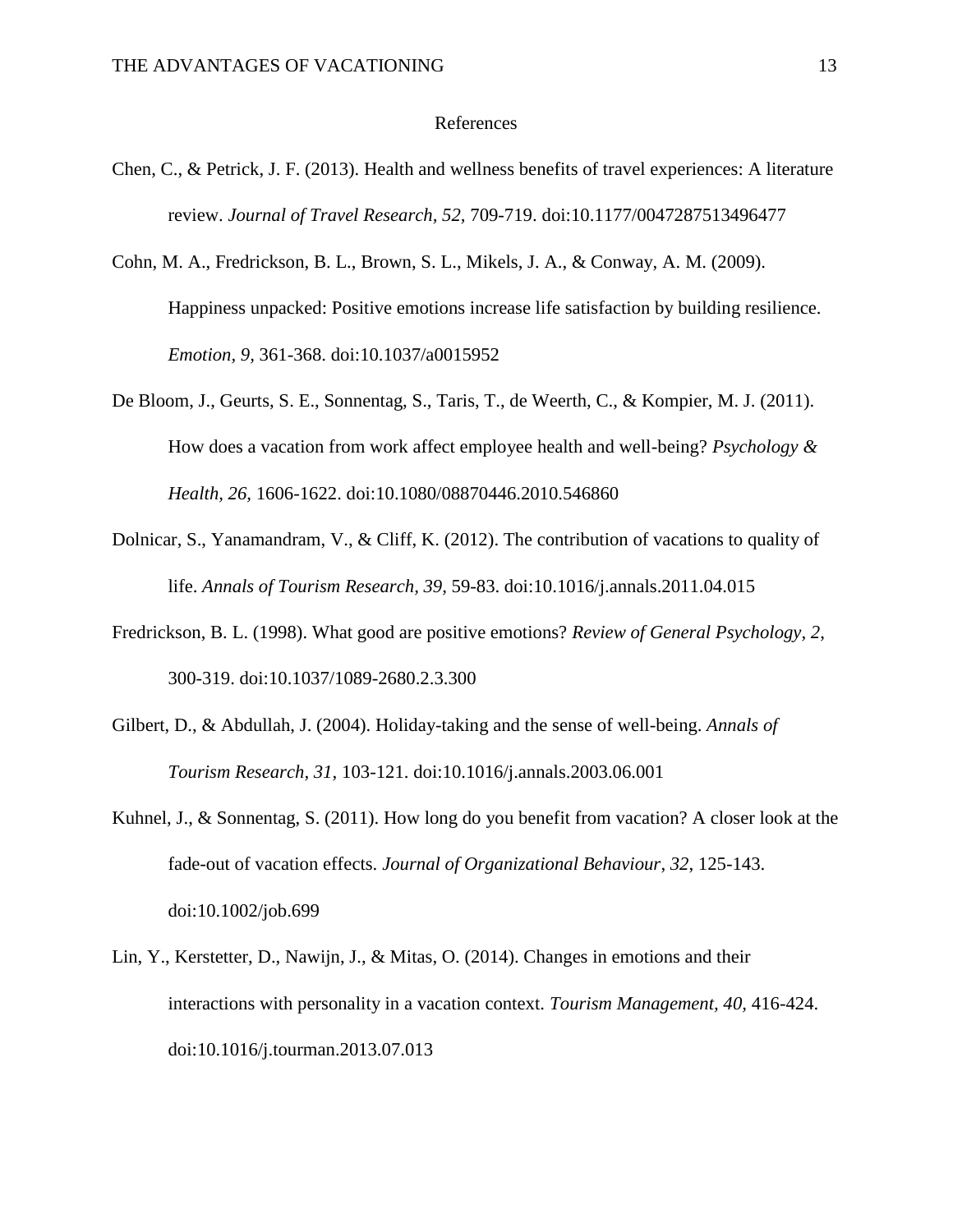- Mitas, O., Yarnal, C., Adamns, R., & Ram, N. (2012). Taking a "peak" at leisure traveler's positive emotions. *Leisure Sciences, 34*, 115-135. doi:10.1080/01490400.2012.652503
- Nawijn, J. (2010). The holiday happiness curve: A preliminary investigation into mood during a holiday abroad. *International Journal of Tourism Research,* 12, 281-290. doi:10.1002/jtr.756
- Nawijn, J. (2011). Happiness through vacationing: Just a temporary boost or long-term benefits? *Journal of Happiness Studies, 12,* 651-665. doi:10.1007/s10902-010-9221-y
- Neal, J. D., Sirgy, M. J., & Uysal, M. (1999). The role of satisfaction with leisure travel/tourism and experience in satisfaction with leisure life and overall life. *Journal of Business Research, 44*, 153-163. doi:10.1016/S0148-2963(97)00197-5
- Neal, J. D., Sirgy, M. J., & Uysal, M. (2004). Measuring the effect of tourism services on travellers quality of life: Further validation. *Social Indicators Research, 69,* 243-277. doi:10.1007/s11205-004-5012-3
- Petrick, J. F., & Heuther, D. (2013). Is travel better than chocolate and wine? The benefits of travel: A special series. *Journal of Travel Research, 52*, 705-708. doi:10.1177/0047287513496479
- Sirgy, M. J., Kruger, P. S., Lee, D., & Yu, G. B. (2011). How does a travel trip affect tourists' life satisfaction? *Journal of Travel Research, 50,* 261-275. doi:10.1177/0047287510362784
- Tugade, M. M., & Fredrickson, B. L. (2007). Regulation of positive emotions: Emotion regulation strategies that promote resilience. *Journal of Happiness Studies, 8,* 311-333. doi:10.1007/s10902-006-9015-4